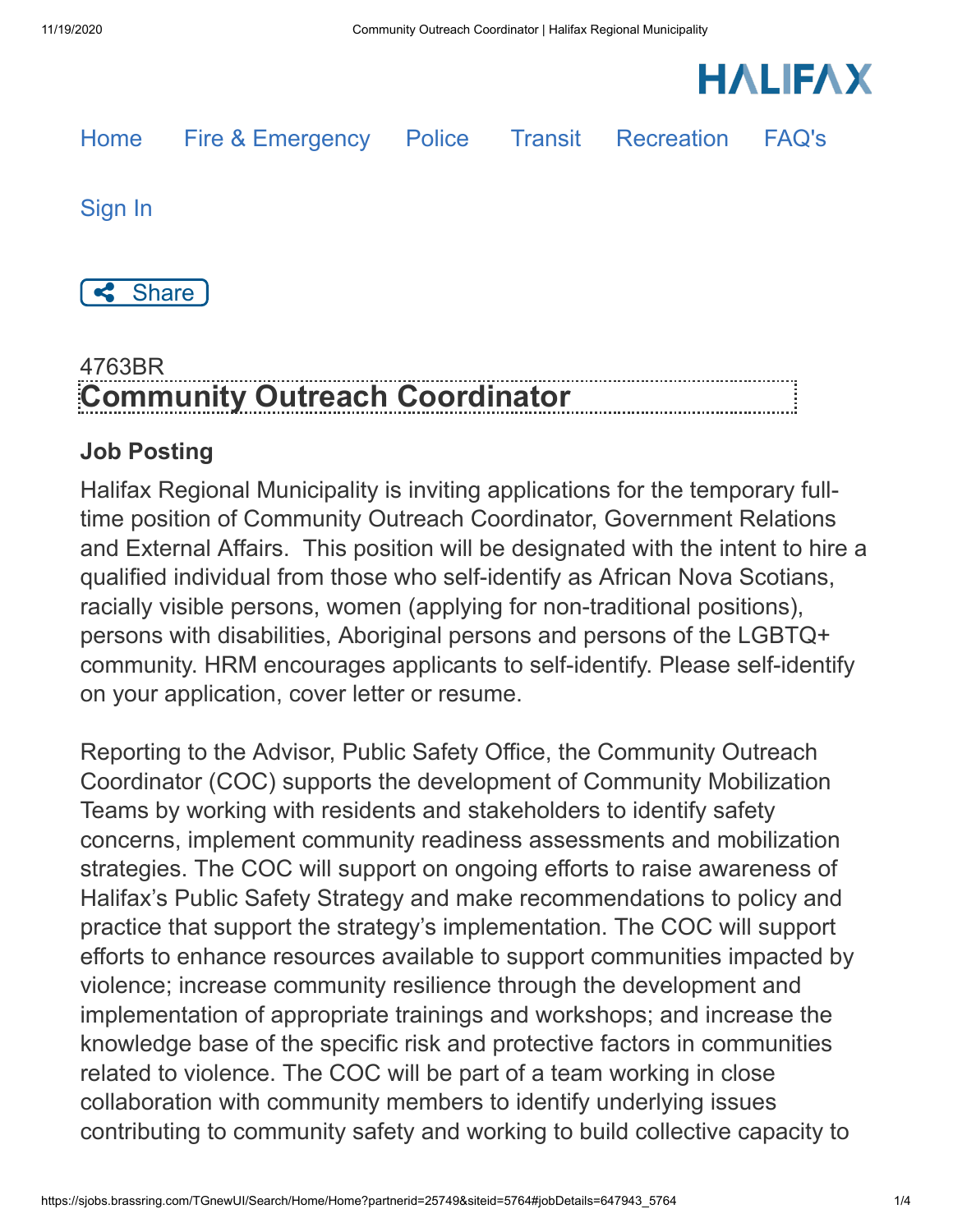address them.

## **DUTIES AND RESPONSIBILITIES:**

- Support the design, implementation and analysis of community readiness assessments, asset mapping, and safety audits;
- Maintain a current knowledge of ongoing community safety concerns and emerging issues;
- Facilitate community engagement, utilizing a range of facilitation tools;
- Collaborate with business units and key stakeholders to make recommendations for community safety improvements;
- Support special projects and respond to issues related to community safety;
- Develop and support partnerships with community leaders, public/private agencies/non-profit organizations and other levels of government;
- Conduct and support qualitative and quantitative research into community safety issues and topics, with special focus on diverse/marginalized communities in HRM;
- Produce a range of deliverables including reports, presentations and briefing notes, set priorities, create a productive work environment, demonstrate and focus on results, produce tangible and effective work outcomes;

## **QUALIFICATIONS Education & Experience:**

- Post secondary education in Social Sciences, Community Development, Gender or Equity studies or other relevant discipline or equivalent experience
- Minimum three (3) years' experience working and/or volunteering in the field of community organizing, mobilization, equity, inclusion and/or diversity.
- Solid knowledge and understanding of the underlying factors that contribute to crime and victimization among marginalized groups.
- Strong organizational, written and verbal communications skills.
- Evidence of research and problem-solving ability.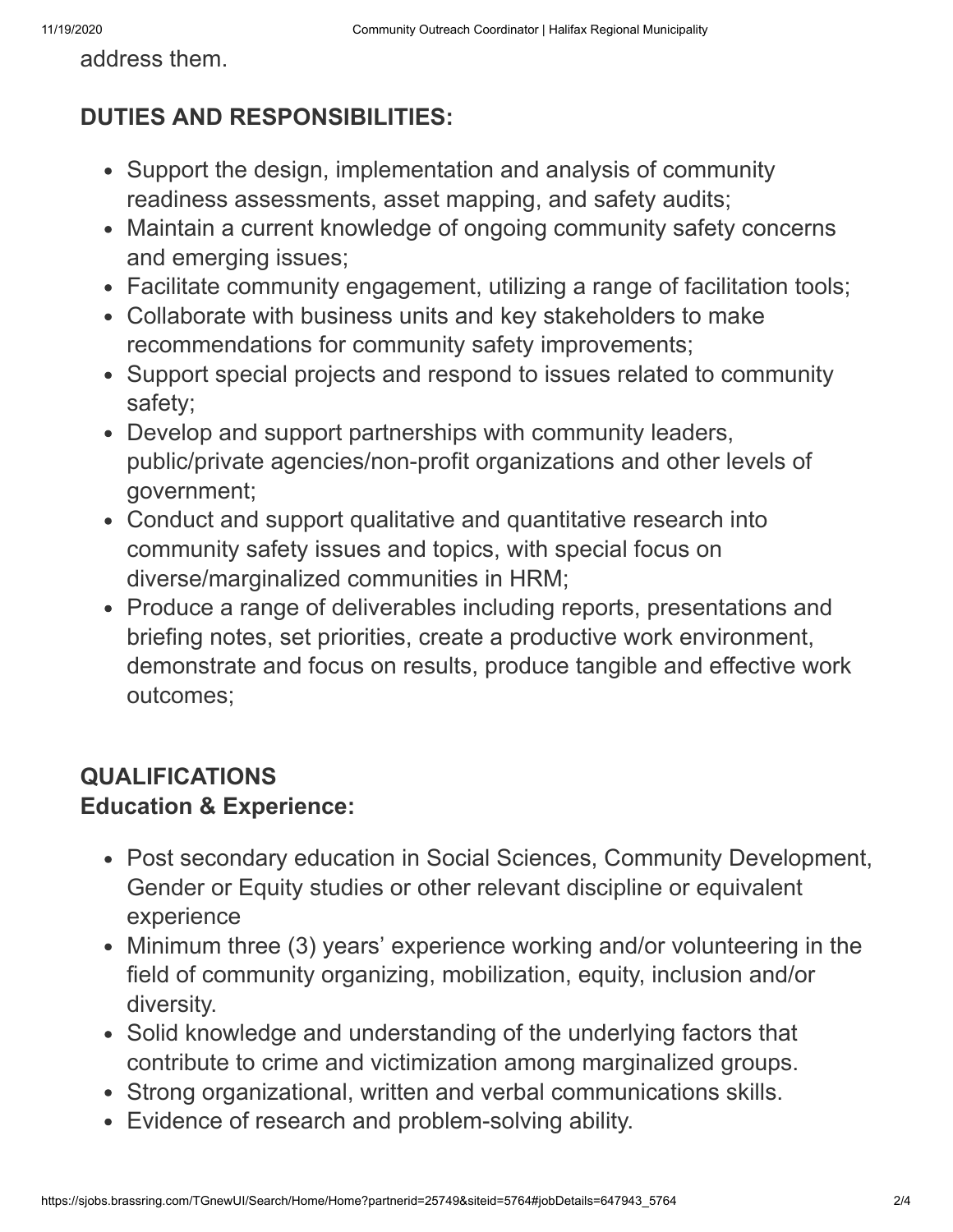- Knowledge of culturally appropriate ways of developing constructive working relationships with people from diverse cultural backgrounds, including those associated with race, ethnicity, national origin, religion, socioeconomic status, age, gender, disability, sexual orientation, and/or other aspects of human diversity.
- Ability to work within a fast-paced environment with all levels of management and staff performing multi tasks.
- Demonstrated ability to work independently and with a team to deliver results.

**Security Clearance Requirements:** Applicants may be required to complete an employment security screening check. This position will have access to and/or knowledge of confidential information, therefore, the incumbent will be required to sign a Confidentiality Agreement.

**Please note** - Testing may be conducted as a component of the selection process to assess technical and job specific knowledge. Candidates who are selected for testing, may be tested in a group setting, scheduled at the employer's discretion.

**Competencies:** Communication, Innovation, Networking and Relationship Building, Organizational Awareness, Teamwork and Cooperation, Valuing Diversity.

**WORK STATUS:** Temporary until December 2021.

**HOURS OF WORK:** Normal working schedule is based on a 35 hours/week, Monday to Friday. Evening and/or weekend work at least three meetings per month.

**SALARY:** Non-union level P1 (\$59,170 to \$82,630 per annum). Salary will commensurate with education and experience.

**WORK LOCATION:** 3rd Floor, Duke Tower, 5251 Duke Street, Halifax.

**CLOSING DATE:** Applications will be accepted until midnight **November 29, 2020.**